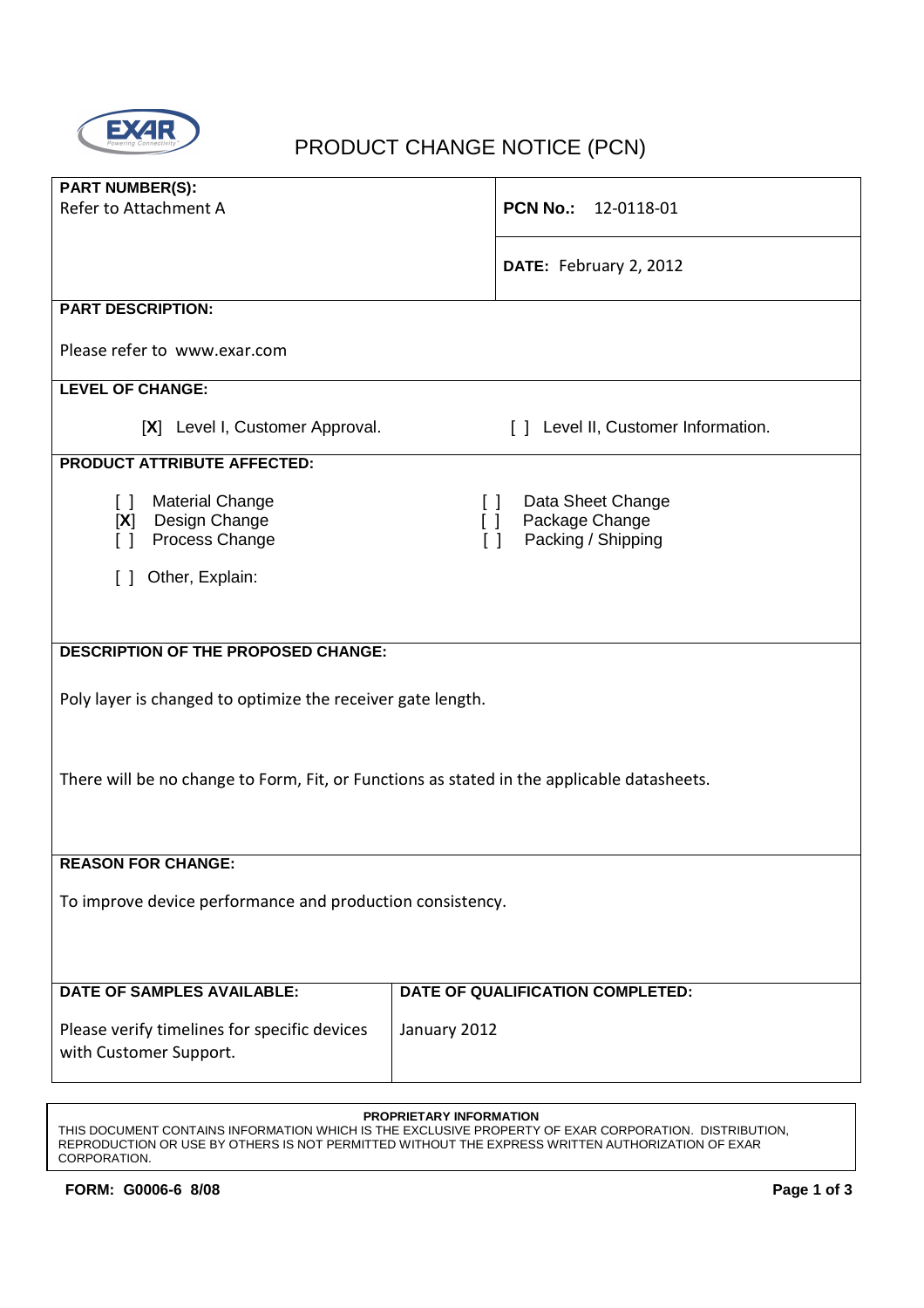

## PRODUCT CHANGE NOTICE

| <b>ESTIMATED CHANGE DATE OR DATE CODE:</b>                                                                                                                                                                                                    | <b>SUPPORTING DATA:</b>              |  |
|-----------------------------------------------------------------------------------------------------------------------------------------------------------------------------------------------------------------------------------------------|--------------------------------------|--|
| May 2012                                                                                                                                                                                                                                      | Reliability qualifications           |  |
|                                                                                                                                                                                                                                               |                                      |  |
| <b>STANDARD DISTRIBUTION</b><br>[X]                                                                                                                                                                                                           | <b>CUSTOM DISTRIBUTION</b><br>$\Box$ |  |
| <b>PERSON TO CONTACT WITH QUESTIONS:</b>                                                                                                                                                                                                      |                                      |  |
| <b>LISA BEDARD</b><br>Exar Corporation<br>1 Holiday Avenue<br>West Tower, Suite 450<br>Pointe-Claire, Quebec H9R 5N3<br>Tel: (514) 429-1010 ext 210<br>Fax: (514) 695-2548<br>lisa.bedard@exar.com<br>Please acknowledge receipt of this PCN. |                                      |  |
| Acknowledged:                                                                                                                                                                                                                                 |                                      |  |
| Signature                                                                                                                                                                                                                                     |                                      |  |
| <b>Printed Name</b>                                                                                                                                                                                                                           |                                      |  |
| Company                                                                                                                                                                                                                                       |                                      |  |
| <b>Title</b>                                                                                                                                                                                                                                  |                                      |  |
| <b>Date</b>                                                                                                                                                                                                                                   |                                      |  |
| Approved $\Box$<br>Not Approved □ (Approved/Not Approved section not applicable and should be removed for all Level II PCNs)                                                                                                                  |                                      |  |
| <b>Comments:</b> Comments:                                                                                                                                                                                                                    |                                      |  |
| PROPRIETARY INFORMATION                                                                                                                                                                                                                       |                                      |  |
| THIS DOCUMENT CONTAINS INFORMATION WHICH IS THE EXCLUSIVE PROPERTY OF EXAR CORPORATION. DISTRIBUTION,<br>REPRODUCTION OR USE BY OTHERS IS NOT PERMITTED WITHOUT THE EXPRESS WRITTEN AUTHORIZATION OF EXAR<br><b>CORPORATION</b>               |                                      |  |